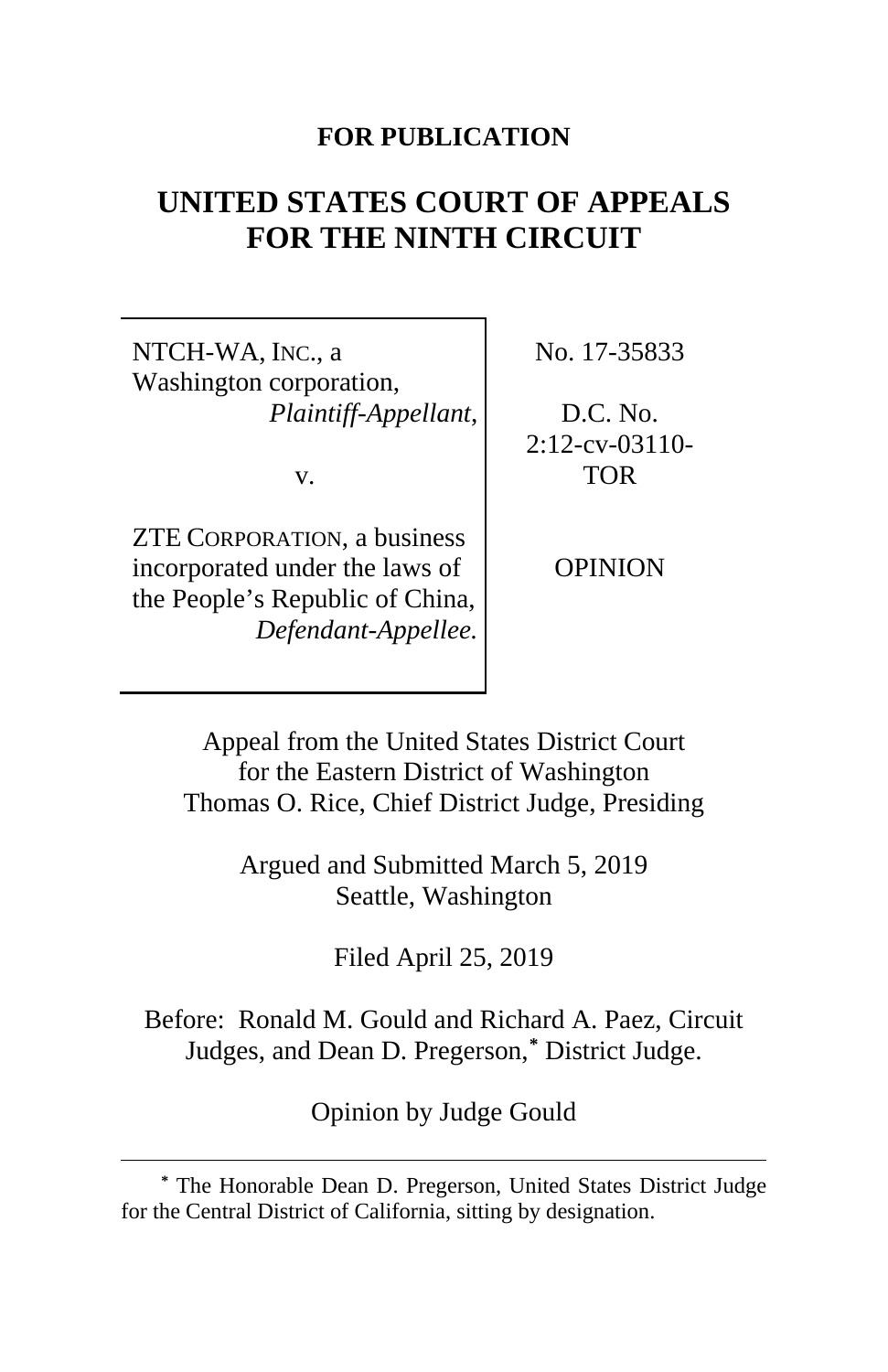## **SUMMARY[\\*\\*](#page-1-0)**

## **Arbitration / Claim Preclusion**

The panel affirmed the district court's judgment in favor of ZTE Corp. because claim preclusion barred plaintiff's claims in this diversity action.

Plaintiff previously arbitrated breach of contract and related claims against ZTE USA, a wholly-owned subsidiary of defendant ZTE Corp. ZTE Corp. was not a party to that arbitration. The arbitrator denied plaintiff's claims, a federal district court affirmed the award, and the Eleventh Circuit affirmed the district court judgment.

The panel held that the arbitration award and its confirmation by a district court together barred plaintiff from pursuing its current claims against ZTE Corp., under the doctrine of claim preclusion.

In an issue of first impression in this circuit, the panel held that in a diversity judgment case, the preclusion law of the state where the federal court, confirming an arbitration award, sat determined the preclusive effect of the award. The panel held that Florida law applied because a district court in Florida confirmed the award.

The panel held that under Florida law, claim preclusion barred plaintiff's claims because plaintiff was seeking the same remedy it sought in arbitration, the evidence needed to

<span id="page-1-0"></span>**<sup>\*\*</sup>** This summary constitutes no part of the opinion of the court. It has been prepared by court staff for the convenience of the reader.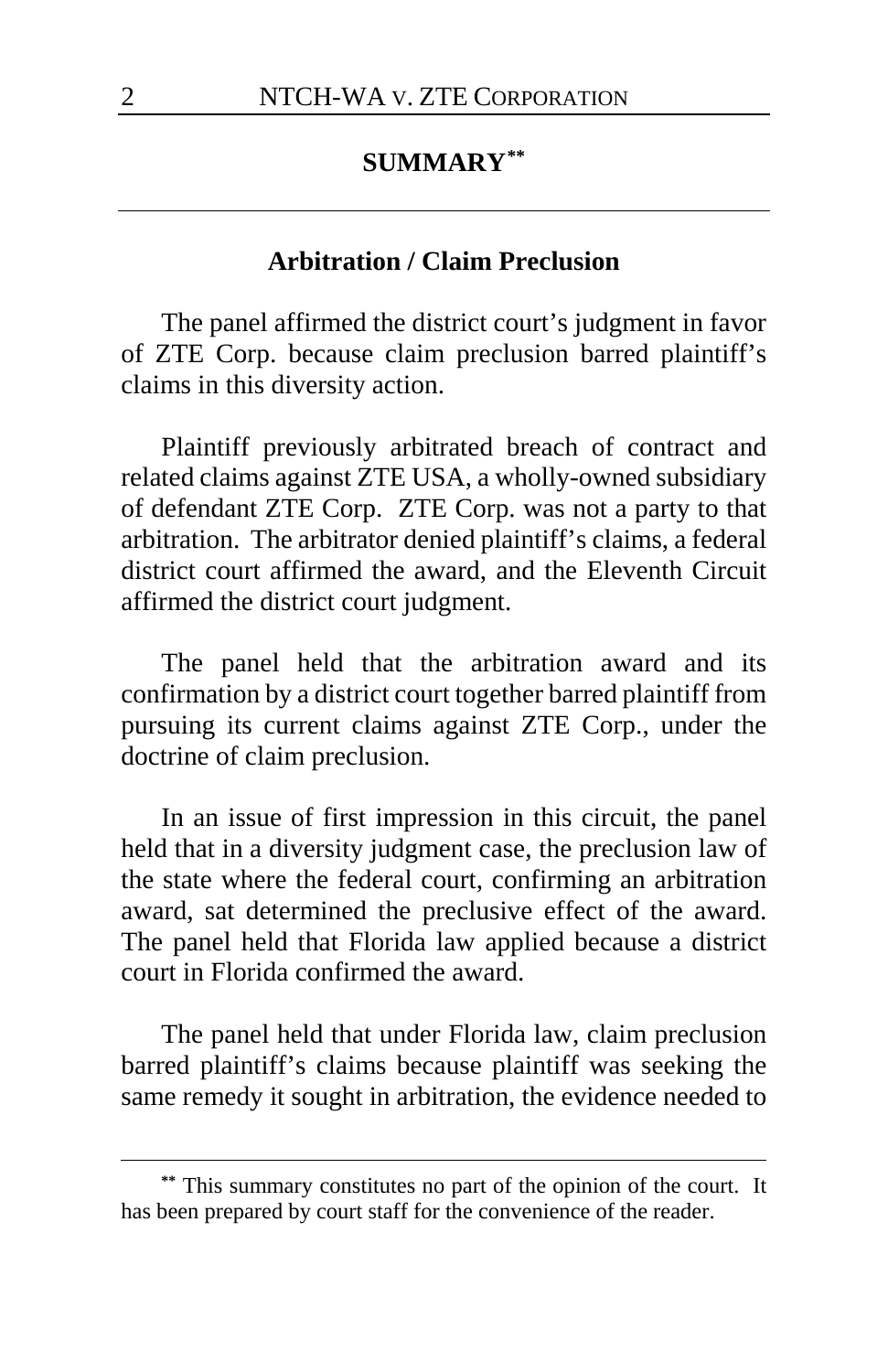prove plaintiff's claims here was the same, ZTE Corp. was in privity with its wholly-owned subsidiary ZTE USA, and the parties were suing in the same capacity as in the arbitration.

## **COUNSEL**

Shannon Gallagher (argued), Law Office of Shannon Gallagher, Irvine, California; Joshua E. Austin, NTCH-WA Inc., Columbia, South Carolina; for Plaintiff-Appellant.

Laura Eve Besvinick (argued), Stroock & Stroock & Lavan LLP, Miami, Florida; Michael J. Kapaun, Witherspoon Kelley, Spokane, Washington; Frank T. Spano, Polsinelli PC, New York, New York; for Defendant-Appellee.

#### **OPINION**

GOULD, Circuit Judge:

Plaintiff-Appellant NTCH-WA, Inc. previously arbitrated breach of contract and related claims against ZTE USA, a wholly-owned subsidiary of Defendant-Appellee ZTE Corp. ZTE Corp. was not a party to that arbitration. The arbitrator denied NTCH-WA's claims, the District Court for the Middle District of Florida confirmed the award under the Federal Arbitration Act, 9 U.S.C. § 9, and the Eleventh Circuit affirmed the district court's judgment.

The question before us is whether the arbitration award and its confirmation by a district court together bar NTCH-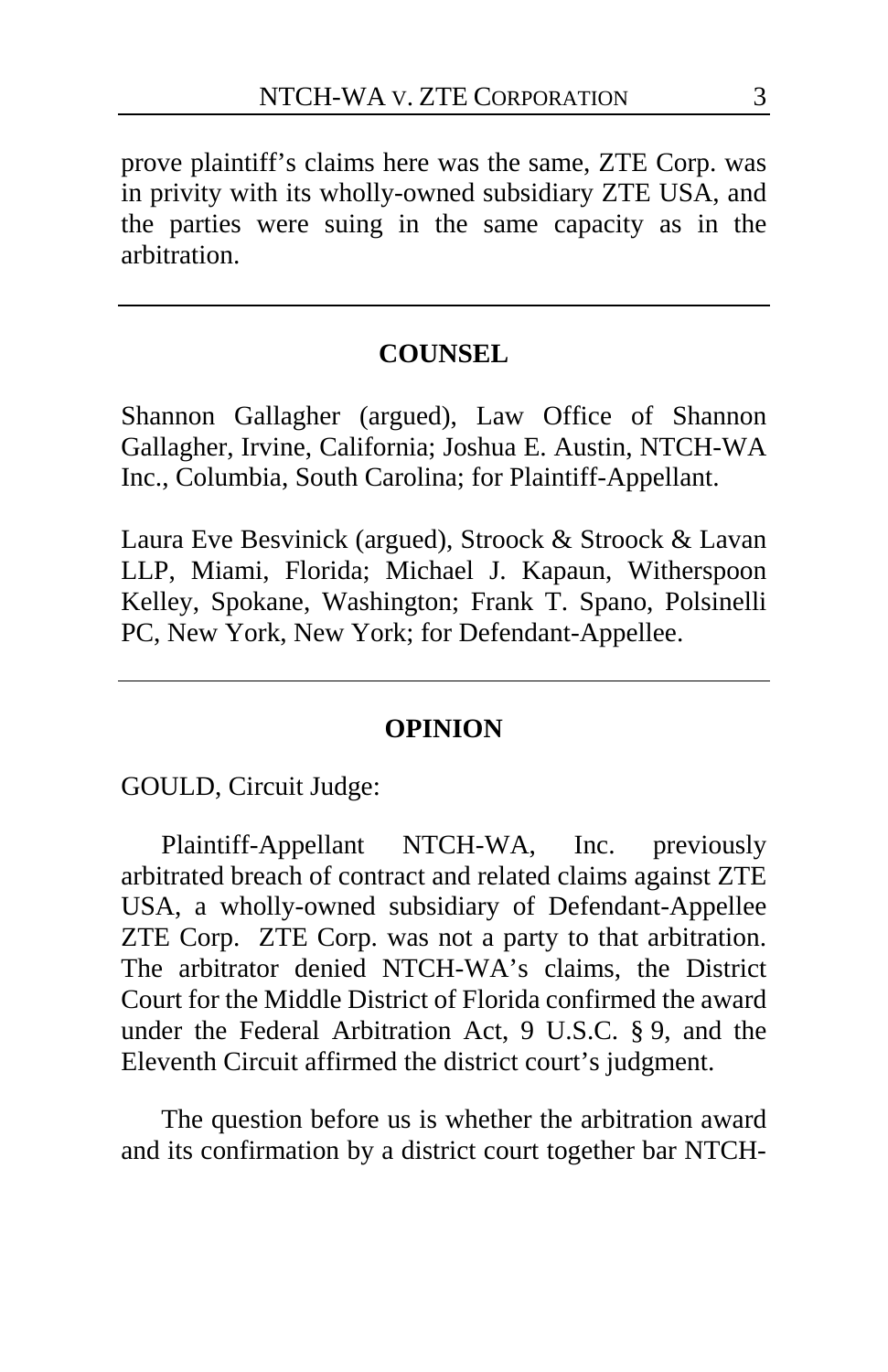WA from pursuing its current claims against ZTE Corp., under the doctrine of claim preclusion.**[1](#page-3-0)** We hold that it does.

When a federal court sitting in diversity confirms an arbitration award, the preclusion law of the state where that court sits determines the preclusive effect of the award. Because a district court in Florida confirmed the award here, Florida law applies. Under Florida law, claim preclusion bars NTCH-WA's claims because NTCH-WA is seeking the same remedy it sought in arbitration, the evidence needed to prove NTCH-WA's claims here is the same, ZTE Corp. is in privity with its wholly-owned subsidiary ZTE USA, and the parties are suing in the same capacity as in the arbitration. For these reasons, we affirm the district court's dismissal of NTCH-WA's claims.

## **I**

The background to the current controversy involves several related parties and suits: NTCH-WA is an entity along with PTA-FLA, Inc.; Daredevil, Inc.; and NTCH-West Tenn., Inc.—"owned and controlled by Eric Steinmann." *PTA-FLA, Inc. v. ZTE USA, Inc.*, 844 F.3d 1299, 1302 (11th Cir. 2016). "[T]hey operate together under the name 'ClearTalk.'" *Id.* ClearTalk "offer[s] prepaid and flat-rate cell phone service to customers with poor credit or

<span id="page-3-0"></span><sup>&</sup>lt;sup>1</sup> The terms "claim preclusion" and "issue preclusion" "have replaced a more confusing lexicon. Claim preclusion describes the rules formerly known as 'merger' and 'bar,' while issue preclusion encompasses the doctrines once known as 'collateral estoppel' and 'direct estoppel.'" *Taylor v. Sturgell*, 553 U.S. 880, 892 n.5 (2008). The term "res judicata" refers "collectively" to claim and issue preclusion. *Id.* at 892. For clarity, we use the terms "claim preclusion" and "issue preclusion," and we are concerned here with the former.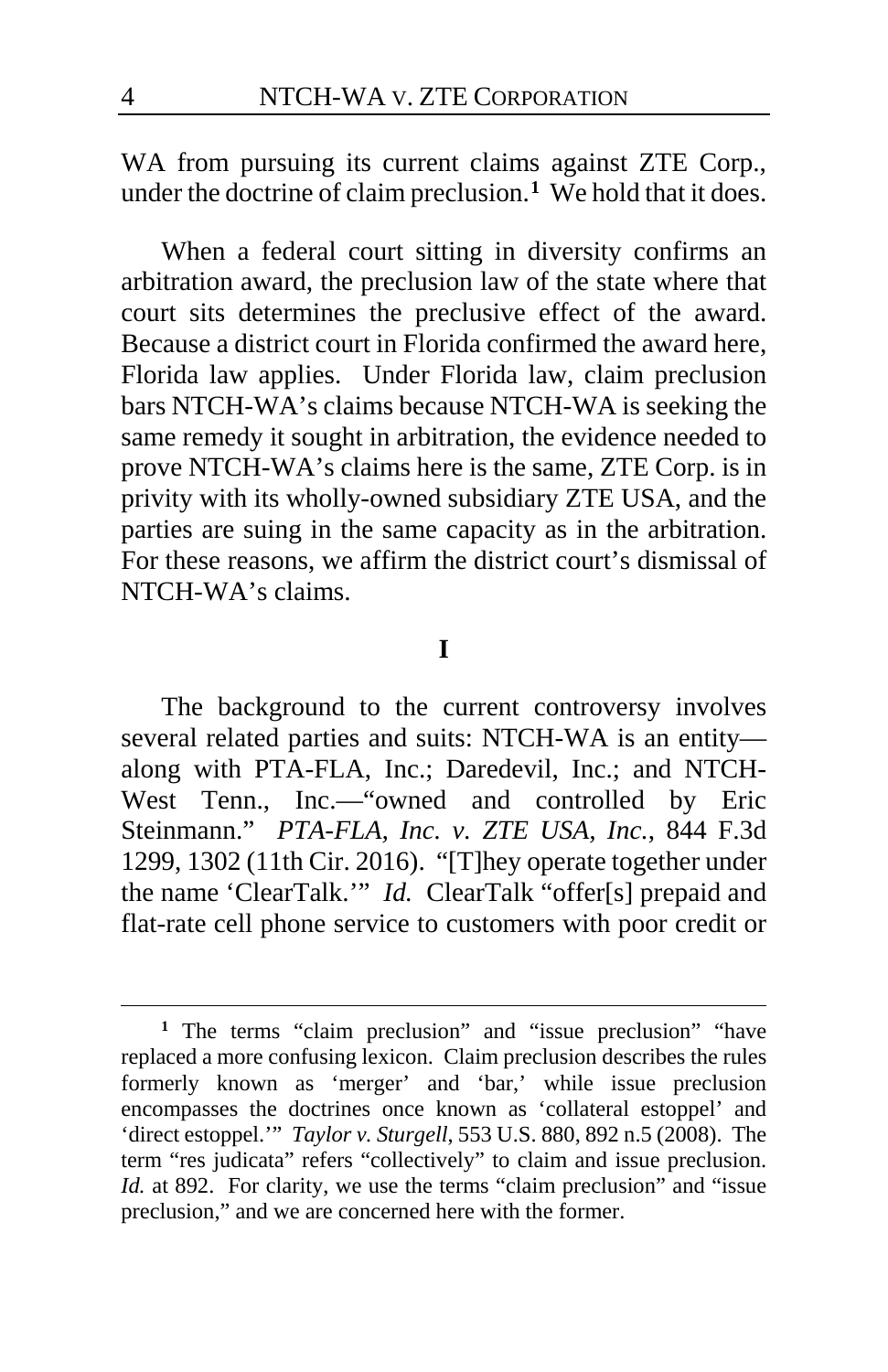who otherwise cannot open accounts with major cell phone providers." *Id.*

The ClearTalk entities filed suit against ZTE USA in 2011, asserting breach of contract and related claims. Daredevil sued ZTE USA in Missouri; PTA-FLA sued ZTE USA in South Carolina; and NTCH-West Tenn. sued ZTE USA in Tennessee. Steinmann sued ZTE USA *and* ZTE Corp. in California. ZTE USA moved to compel arbitration, and the parties eventually stipulated to a consolidated arbitration. From that point, the arbitration "went forward as a single unified proceeding that bound ZTE USA, PTA-FLA, Daredevil, NTCH-WA, and NTCH-West Tenn." *PTA-FLA, Inc.*, 844 F.3d at 1303.

In December 2011, the ClearTalk entities filed an Amended Statement of Claim in the arbitration. In the Amended Statement, each of the ClearTalk entities asserted claims against ZTE USA and ZTE Corp., although only Steinmann had, to that point, brought claims against ZTE Corp. The ClearTalk entities nonetheless contended that ZTE Corp. should be a party to the arbitration as to all claims because ZTE USA and ZTE Corp. "were alter egos of each other. ZTE Corp. so dominates the operations and decisionmaking of ZTE USA that the two entities are in effect indistinguishable." In the alternative, the ClearTalk entities asserted that ZTE USA and ZTE Corp. "were in fact agents and/or principals and/or coconspirators of each other."

The arbitrator declined to hear the claims against ZTE Corp., with the exception of Steinmann's claims. The arbitrator determined "that the scope of the arbitration" was limited to "all the claims, counterclaims, and defenses that exist or may arise between and among the parties subject to the jurisdiction of the courts in the lawsuits pending at the time of the agreement to arbitrate."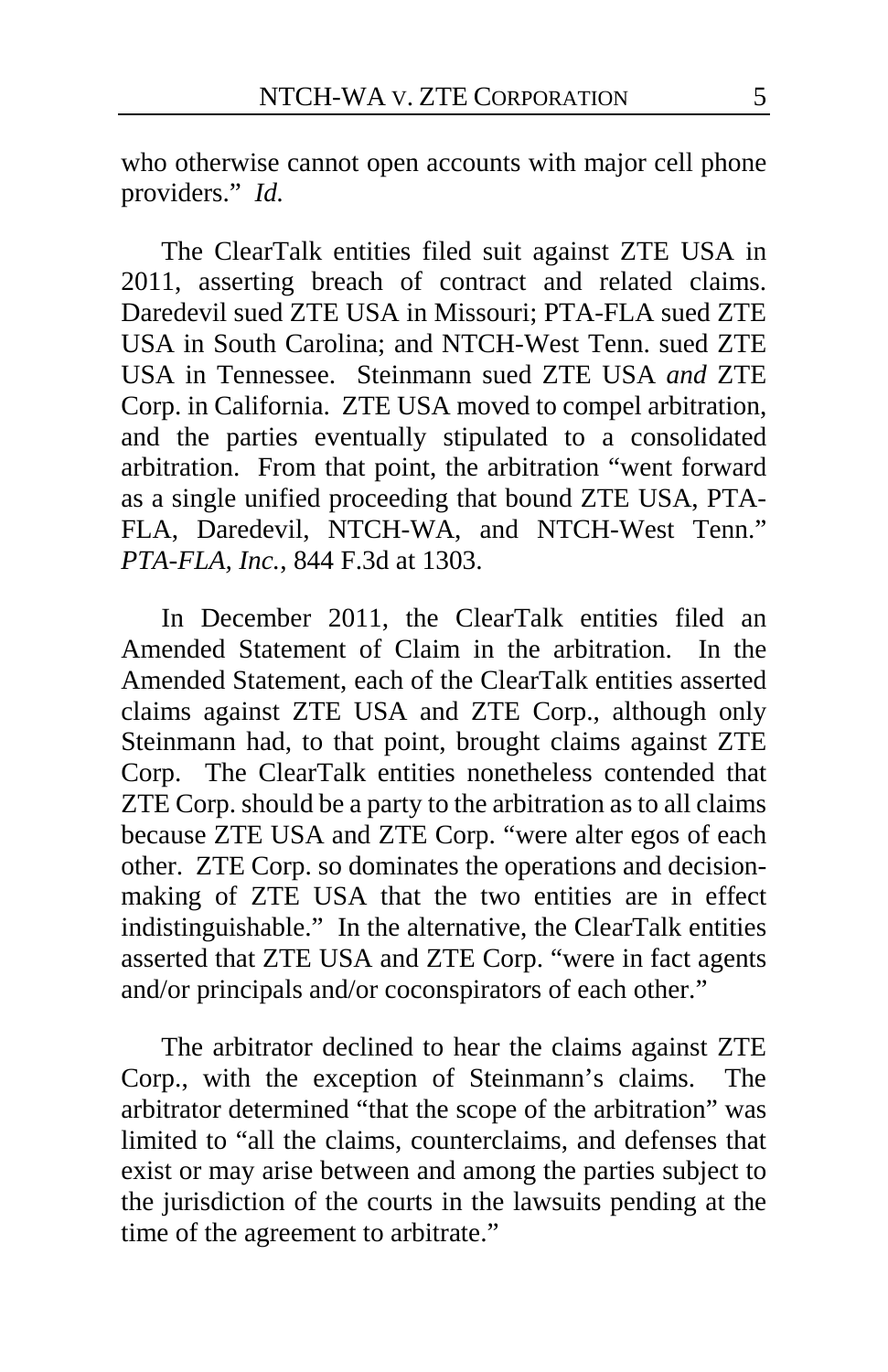The arbitration hearing began in August 2013. The arbitrator "heard close to 30 witnesses, and, in addition, reviewed many hundreds of exhibits submitted for consideration." In February 2014, the arbitrator issued the Final Award in the arbitration, denying the ClearTalk entities' claims. The United States District Court for the Middle District of Florida confirmed the award under the Federal Arbitration Act, 9 U.S.C. § 9, and the Eleventh Circuit affirmed the district court's judgment. *See PTA-FLA, Inc.*, 844 F.3d 1299.

Once the arbitrator determined that NTCH-WA could not proceed against ZTE Corp. in arbitration, NTCH-WA initiated this action. Its Second Amended Complaint asserted claims for breach of contract, tortious interference, fraudulent misrepresentation, negligent misrepresentation, promissory estoppel, and unjust enrichment against ZTE Corp. The district court stayed the case several times pending the conclusion of arbitration. After the Eleventh Circuit rendered its decision, the district court lifted the stay and granted ZTE Corp.'s motion for summary judgment, dismissing NTCH-WA's claims. The district court held that the arbitration award precludes NTCH-WA from pursuing its current claims. NTCH-WA filed a timely notice of appeal.

We review de novo whether claim preclusion bars NTCH-WA's claims. *Harris v. Cty. of Orange*, 682 F.3d 1126, 1131 (9th Cir. 2012).

**II**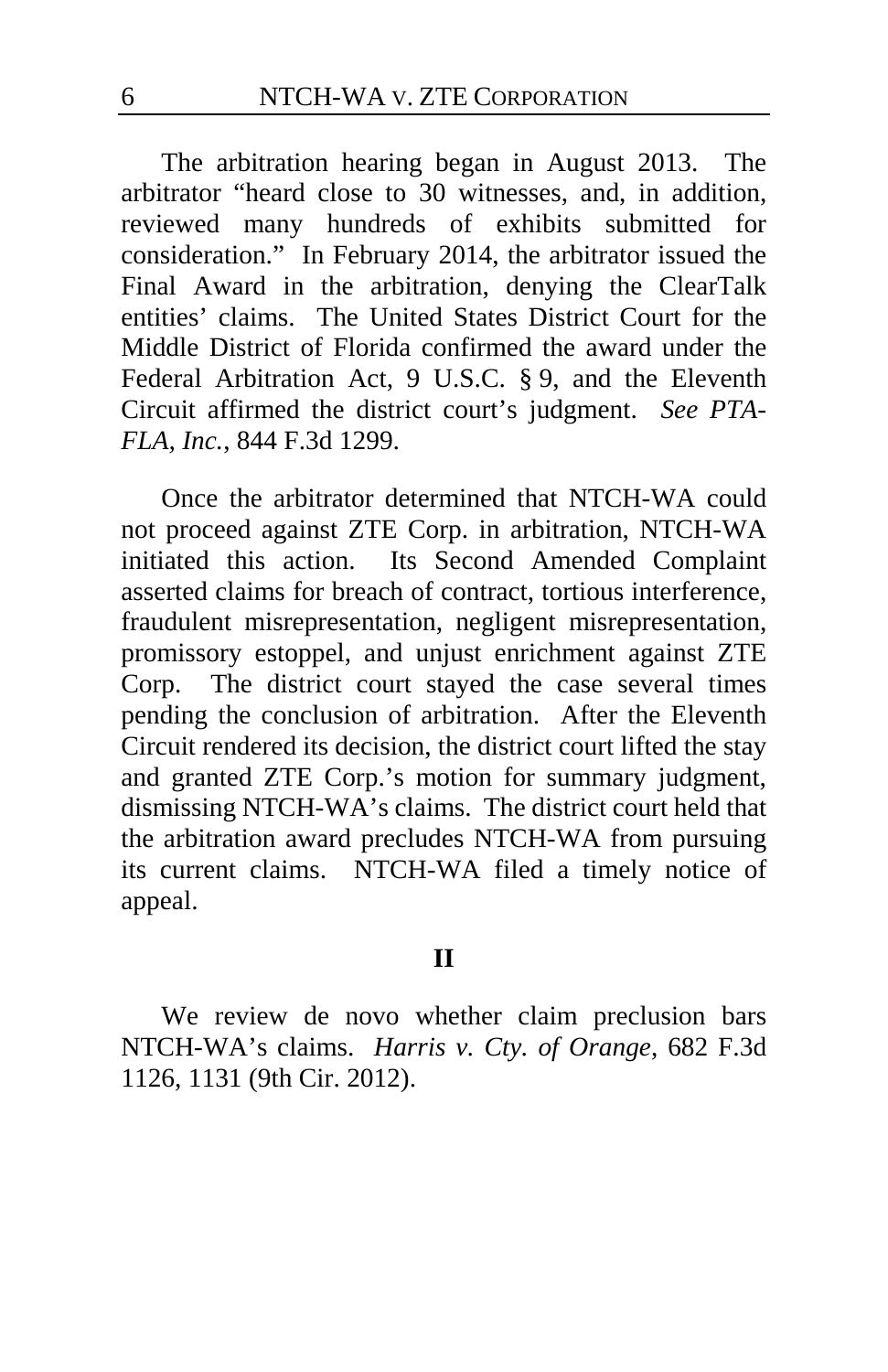#### **III**

#### **A**

At the threshold, we address a choice-of-law question: namely, which law determines the preclusive effect of the arbitration award? The district court in this case applied federal law, ZTE Corp. contends that Florida law applies,**[2](#page-6-0)** and NTCH-WA contends that Washington law applies. The question is one of first impression in our circuit.

A federal-court order confirming an arbitration award has "the same force and effect" as a final judgment on the merits, 9 U.S.C. § 13, including the same preclusive effect. *See Fid. Fed. Bank, FSB v. Durga Ma Corp.*, 387 F.3d 1021, 1023 (9th Cir. 2004) ("A judgment confirming an arbitration award is treated similarly to any other federal judgment."); *see also Apparel Art Int'l, Inc. v. Amertex Enters. Ltd.*, 48 F.3d 576, 585 (1st Cir. 1995) (holding that "when a federal district court enters a judgment confirming an arbitration award pursuant to the Federal Arbitration Act, that judgment has res judicata effect as to all matters adjudicated by the arbitrators and embodied in their award"); *Rudell v. Comprehensive Accounting Corp.*, 802 F.2d 926, 929 (7th Cir. 1986) (giving claim preclusive effect to an arbitration award confirmed by a district court); Restatement (Second) of Judgments § 84(1) (1982) (subject to certain exceptions not relevant here, "a valid and final award by arbitration has the same effects under the rules of res judicata . . . as a judgment of a court"). "[F]ederal common law governs the claim-preclusive effect of" a judgment rendered "by a federal court sitting in diversity." *Semtek Int'l Inc. v. Lockheed Martin Corp.*, 531 U.S. 497, 508 (2001). But

<span id="page-6-0"></span>**<sup>2</sup>** ZTE Corp. relies primarily on federal law in its brief, however.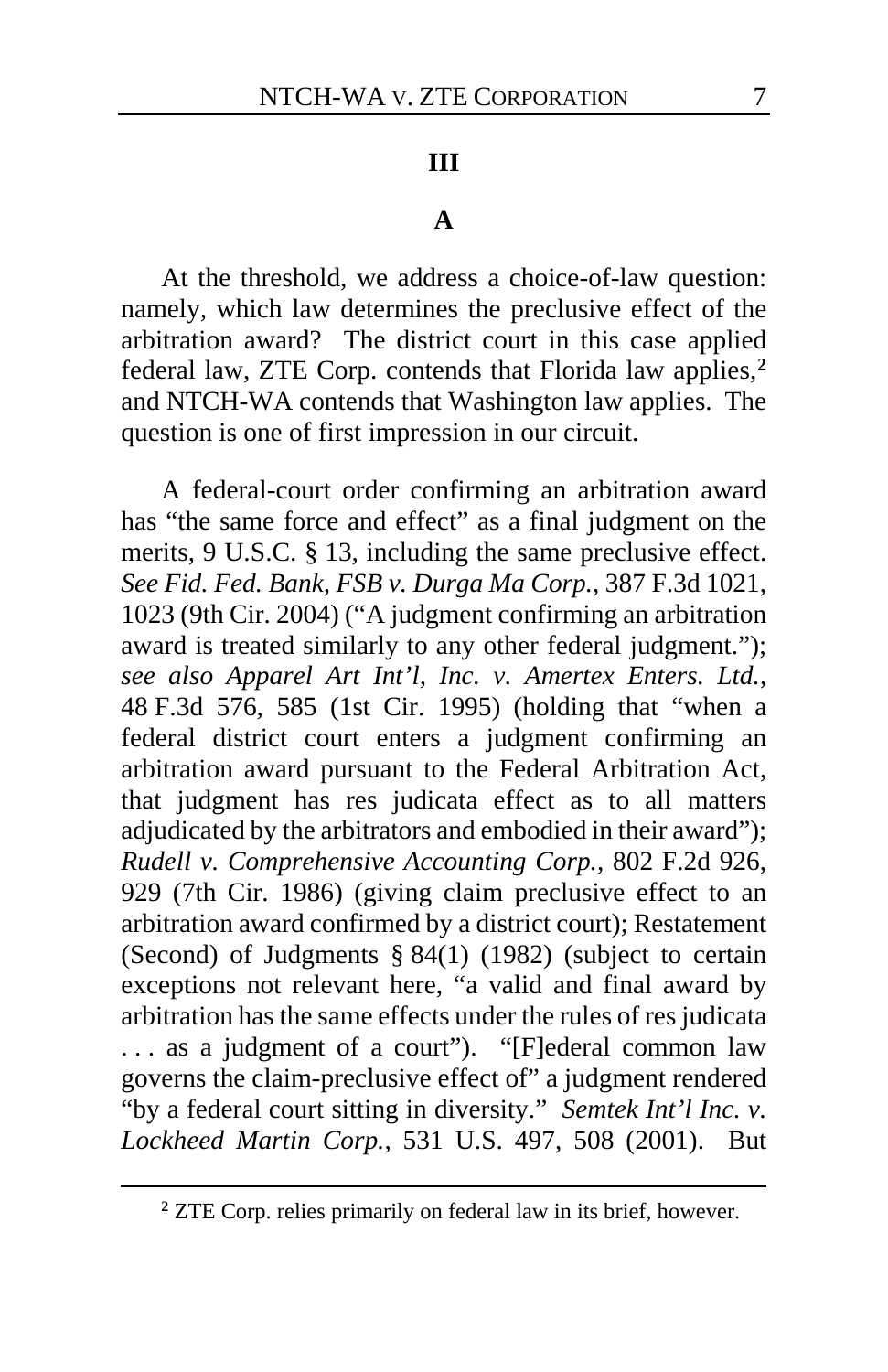federal common law, in such circumstances, requires us to "determine the preclusive effect of the prior [federal] decision by reference to the law of the state where the rendering federal diversity court sits." *Daewoo Elecs. Am. Inc. v. Opta Corp.*, 875 F.3d 1241, 1246–47 (9th Cir. 2017); *see also Taco Bell Corp. v. TBWA Chiat/Day Inc.*, 552 F.3d 1137, 1144 (9th Cir. 2009).

Because a federal-court order confirming an arbitration award has "the same force and effect" as a final judgment on the merits, 9 U.S.C. § 13, and because we determine the preclusive effect of a prior federal diversity judgment by reference to the law of the state where the rendering court sat, we hold that when a federal court sitting in diversity confirms an arbitration award, the preclusion law of the state where that court sits determines the preclusive effect of the arbitral award. Such a rule properly mirrors the rule that applies when a federal court is asked to give preclusive effect to an arbitration award that has been confirmed by a state court. *See Caldeira v. Cty. of Kauai*, 866 F.2d 1175, 1178 (9th Cir. 1989) ("The state court's confirmation of the arbitration award constitutes a judicial proceeding for purposes of [28 U.S.C. § 1738], and thus must be given the full faith and credit it would receive under state law. . . . To determine whether the requirements of issue preclusion are satisfied, this court must look to the law of the state in question."); *see also Lynne Carol Fashions, Inc. v. Cranston Print Works Co.*, 453 F.2d 1177, 1184 (3d Cir. 1972) ("It has long been the law that the Full Faith and Credit Clause of the Constitution and the federal statute implementing that clause have made that which has been adjudicated in one state res judicata to the same extent in every other. Since the arbitration award involved here, and the judgment entered thereon, were rendered in New York, a Pennsylvania trial court must accord that award the same res judicata effect that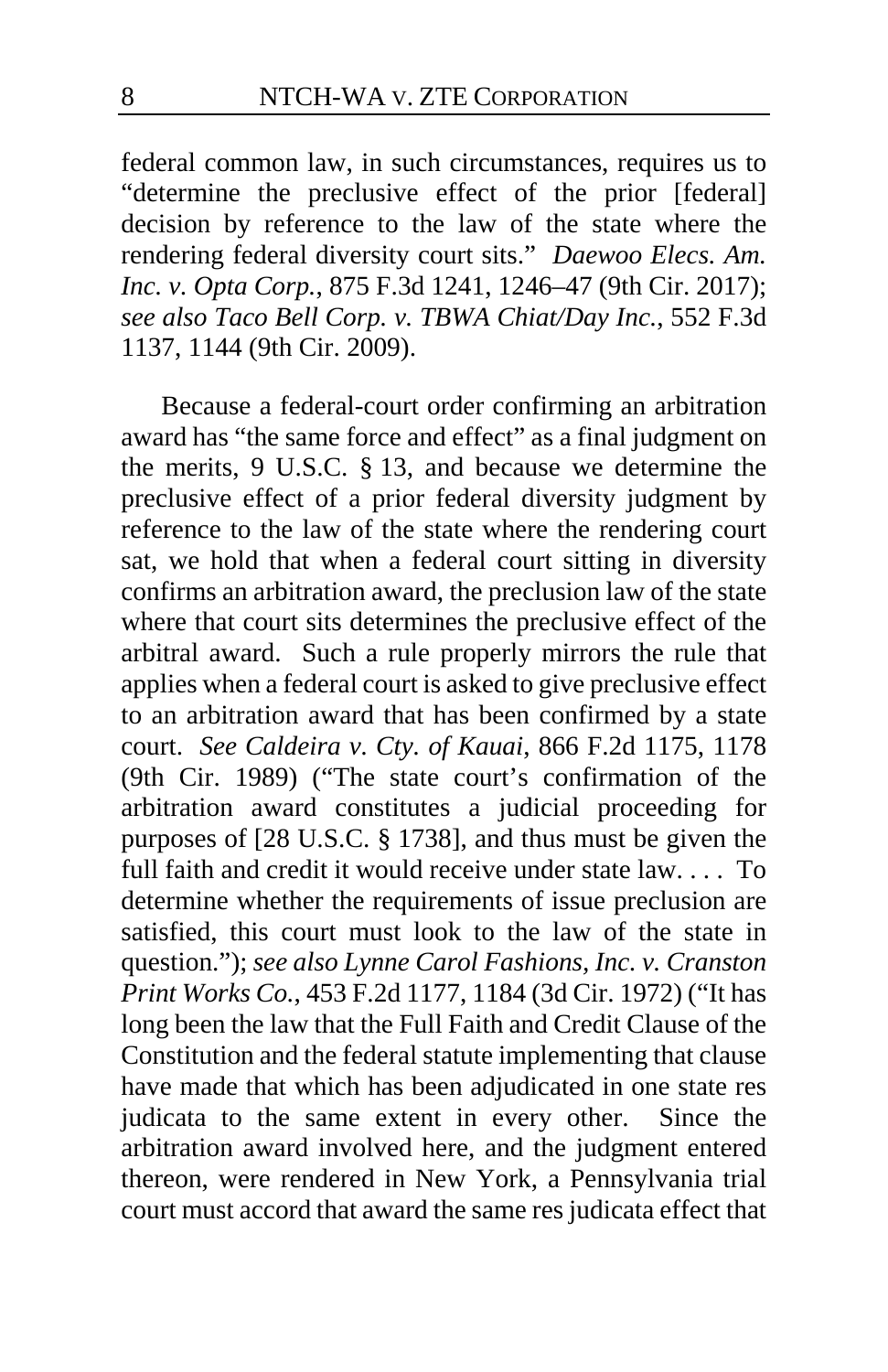New York courts would. And because a federal district court in a diversity case must apply the same principles of res judicata as would the corresponding state trial court, the federal court is also bound to apply the New York law of res judicata to the facts of this dispute." (quotations omitted)); 18B Charles Alan Wright et al., *Federal Practice & Procedure* § 4475.1 (2d ed. 2018 update) ("[I]t seems to be agreed that once a state court has confirmed an award, the full faith and credit statute requires other courts to look to the law of that state."). Applying the same preclusion law to determine the preclusive effect of a confirmed arbitration award—whether confirmed by a state court or a federal court sitting in diversity—is logical and prevents "the sort of 'forum-shopping . . . and . . . inequitable administration of the laws' that *Erie* seeks to avoid." *Semtek*, 531 U.S. at 508– 09 (quoting *Hanna v. Plumer*, 380 U.S. 460, 468 (1965)).

Here, the arbitration took place in Florida and was confirmed by the District Court for the Middle District of Florida sitting in diversity there. *See PTA-FLA, Inc.*, 844 F.3d at 1304–05, 1309–13. Because a federal district court in Florida confirmed the arbitration award, we hold that Florida law governs its preclusive effect.

#### **B**

Florida gives preclusive effect to arbitration awards confirmed by federal district courts. *See ICC Chem. Corp. v. Freeman*, 640 So. 2d 92, 92–93 (Fla. Dist. Ct. App. 1994) (per curiam). Under Florida claim-preclusion law, "[a] judgment on the merits rendered in a former suit between the same parties or their privies, upon the same cause of action, by a court of competent jurisdiction, is conclusive not only as to every matter which was offered and received to sustain or defeat the claim, but as to every other matter which might with propriety have been litigated and determined in that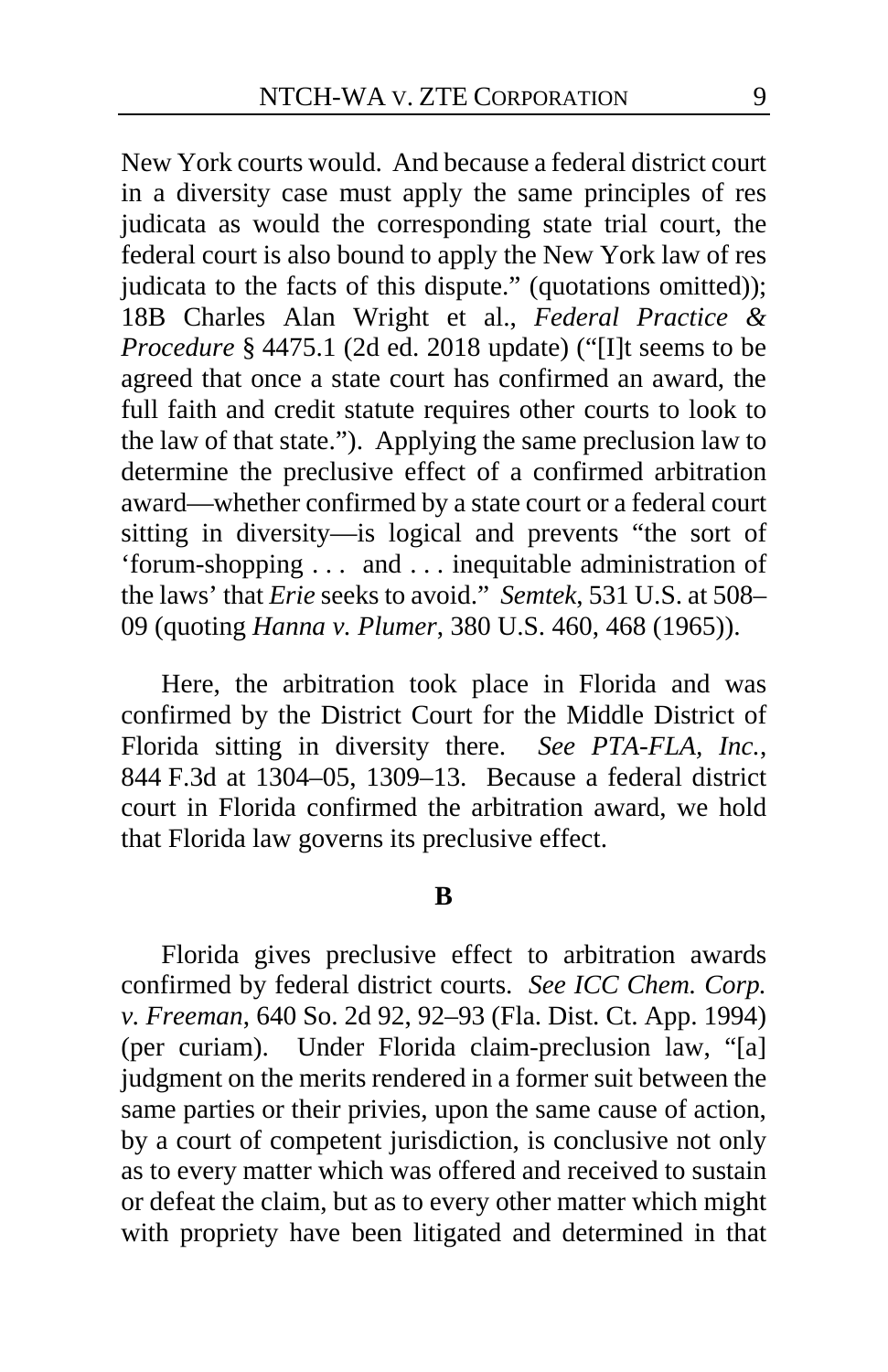action." *Kimbrell v. Paige*, 448 So. 2d 1009, 1012 (Fla. 1984) (quoting *Wade v. Clower*, 114 So. 548, 552 (Fla. 1927)). Claim preclusion applies when the following conditions are met: "(1) identity of the thing sued for; (2) identity of the cause of action; (3) identity of persons and parties to the action; and (4) identity of quality in persons for or against whom the claim is made." *Fla. Bar v. St. Louis*, 967 So. 2d 108, 119 (Fla. 2007) (quotation omitted). We conclude that those conditions are met here.**[3](#page-9-0)**

#### **1**

First, the arbitration and this action concern the same "thing sued for": monetary damages. *Fla. Bar*, 967 So. 2d at 119. That the damages were sought under various legal theories is inapposite; the identity-of-the-thing-sued-for prong "focuses on the difference between money damages and injunctive relief—not on difference[s] between the *type* of monetary damages sought." *In re Residential Capital, LLC*, 513 B.R. 446, 459 (Bankr. S.D.N.Y. 2014) (applying Florida law); *see also Dougan v. Bradshaw*, 198 So. 3d 878, 883 (Fla. Dist. Ct. App. 2016) ("With respect to the identity of the thing being sued for, Appellant's replevin action sought the return of his property while Appellant's instant

<span id="page-9-0"></span>**<sup>3</sup>** NTCH-WA disputed only the privity requirement in its opening brief. It contended for the first time in its reply brief that the arbitration and this case concern different causes of action. Normally we do not address "arguments not raised by a party in its opening brief," *Smith v. Marsh*, 194 F.3d 1045, 1052 (9th Cir. 1999), but we address the four requirements of claim preclusion here because the district court did not apply Florida law and ZTE Corp. is not prejudiced by our consideration of all four requirements, *see Hall v. City of L.A.*, 697 F.3d 1059, 1071 (9th Cir. 2012) (noting that we may consider issues not raised in a party's opening brief "if the opposing party will not suffer prejudice").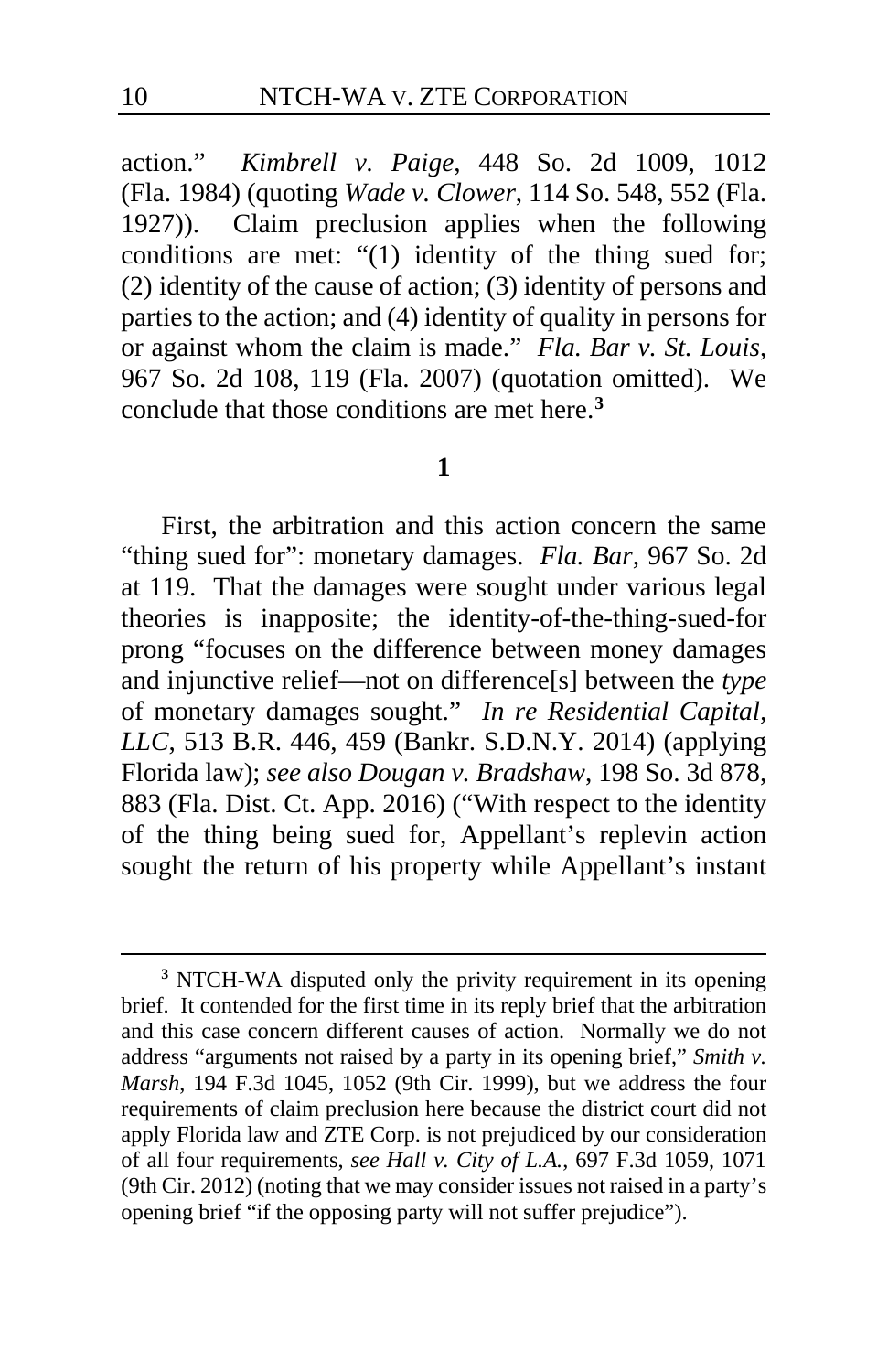suit sought money damages ... and an injunction .... These 'things' are not identical.").

#### **2**

Second, NTCH-WA's cause of action here is the same as its cause of action in the arbitration. Under Florida law, "[t]he determining factor in deciding whether the cause of action is the same is whether the facts or evidence necessary to maintain the suit are the same in both actions." *Albrecht v. State*, 444 So. 2d 8, 12 (Fla. 1984), *superseded by statute on other grounds as stated in Bowen v. Dep't of Envtl. Regulation*, 448 So. 2d 566, 568–69 (Fla. Dist. Ct. App. 1984); *accord Youngblood v. Taylor*, 89 So. 2d 503, 505 (Fla. 1956) ("[T]he test of the identity of the causes of action, for the purpose of determining the question of res adjudicata, is the *identity of the facts essential* to the maintenance of the actions." (emphasis in original and quotation omitted)).

Both actions allege the following facts: In 2006, PTA-FLA agreed to purchase wireless telecommunications equipment from ZTE Corp. and its wholly-owned U.S. subsidiary ZTE USA. PTA-FLA intended to use the equipment to establish a wireless network in Florida. But when the equipment allegedly did not work, the parties shifted their focus to other markets.

In late 2007, Daredevil entered into an agreement (the "Missouri Agreement") with ZTE Corp. and ZTE USA to establish a wireless network in Missouri. Under that agreement, the ZTE entities agreed to provide base stations and handsets to Daredevil at favorable prices. NTCH-WA, as an affiliate of Daredevil, is alleged to be a third-party beneficiary of the handset provision of the agreement.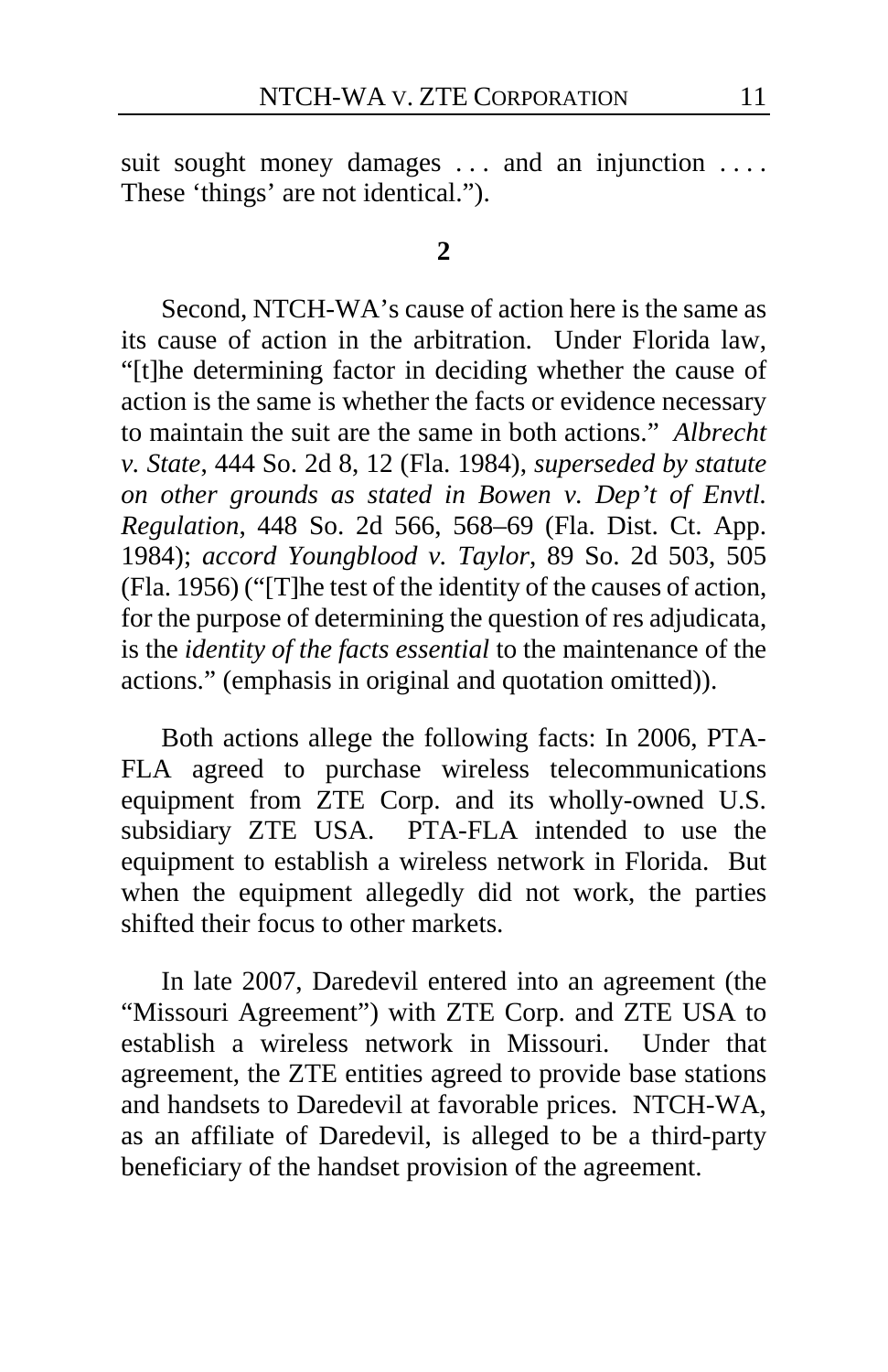Around the same time, the ZTE entities and the ClearTalk entities agreed to establish a wireless network in Washington. As part of that plan, the ClearTalk entities agreed to purchase remote switches from the ZTE entities. The ZTE entities delivered two remote switches. Those switches relied on a primary switch, located in Tennessee, to function. NTCH-WA accordingly sought and received assurances from ZTE agents that the primary switch would function. As an additional part of the plan, the parties amended the Missouri Agreement, in the "Missouri Addendum," and agreed that ZTE Corp. and ZTE USA would send forty base stations originally intended for use in Missouri to Washington instead. NTCH-WA is alleged to be a third-party beneficiary of the Missouri Addendum.

Relying on these agreements and promises, NTCH-WA allegedly expended significant resources to prepare a Washington network for use. The problem, as NTCH-WA alleges it, is that the primary switch in Tennessee never worked, and the ZTE entities never provided the base stations and handsets that were promised, giving rise to various claims. In the arbitration, NTCH-WA asserted claims for breach of contract, fraud, and unjust enrichment. Here, NTCH-WA has asserted claims for breach of contract, tortious interference, fraudulent misrepresentation, tortious interference, fraudulent misrepresentation, negligent misrepresentation, promissory estoppel, and unjust enrichment.

Regardless of the disparate theories of the claims asserted, the arbitration and this suit concern the same facts: NTCH-WA alleges that the ZTE entities—in the Missouri Agreement and Addendum, and through the representations of agents—promised to provide working telecommunications equipment to NTCH-WA but failed to do so. The relevant evidence—what was promised, what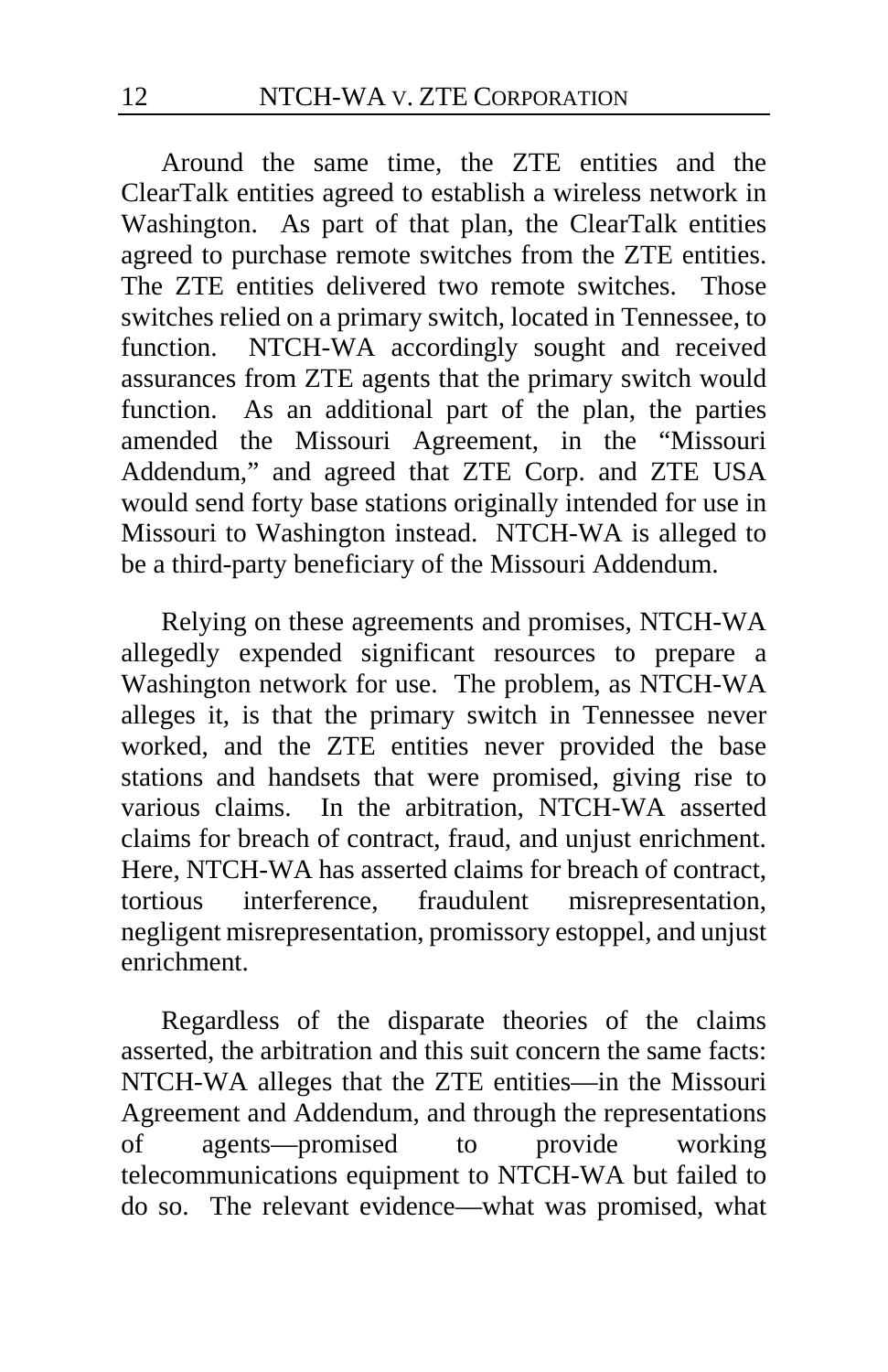was delivered, and damages sustained—would be the same in both actions. Because the two suits concern the same facts and evidence, they are the same "causes of action" under Florida law. *See Albrecht*, 444 So. 2d at 12.

NTCH-WA contends that the causes of action differ because this case concerns different contracts and different activities than the arbitration. That is not so. NTCH-WA is relying on the same contracts (the Missouri Agreement and Addendum), the same promises (certain equipment would be provided and the equipment would work), and the same alleged bad acts (failure to make the primary switch operational, to provide base stations, and to provide handsets) as it did in the arbitration.

#### **3**

Third, privity exists between ZTE Corp. and ZTE USA, ZTE Corp.'s wholly-owned U.S. subsidiary. Under Florida law, "[t]o be in privity with a party to an earlier lawsuit, 'one must have an interest in the action such that she will be bound by the final judgment as if she were a party.'" *Provident Funding Assocs., L.P. v. MDTR*, 257 So. 3d 1114, 1118 (Fla. Dist. Ct. App. 2018) (quoting *Pearce v. Sandler*, 219 So. 3d 961, 965 (Fla. Dist. Ct. App. 2017)).

Florida treats parent corporations and subsidiaries as privies for purposes of preclusion. *See Jenkins v. Lennar Corp.*, 972 So. 2d 1064, 1066 (Fla. Dist. Ct. App. 2008) ("Because Universal is a subsidiary of Lennar, they are privies, and thus, the parties to each of the previous lawsuits are identical."); *see also Beepot v. J.P. Morgan Chase Nat'l Corp. Servs., Inc.*, 57 F. Supp. 3d 1358, 1371 (M.D. Fla. 2014) (applying Florida law and concluding that a parent and subsidiary were privies); *Mercer v. Honda Motor Co.*, 551 F. Supp. 233, 234–35 (M.D. Fla. 1982) (holding the same). In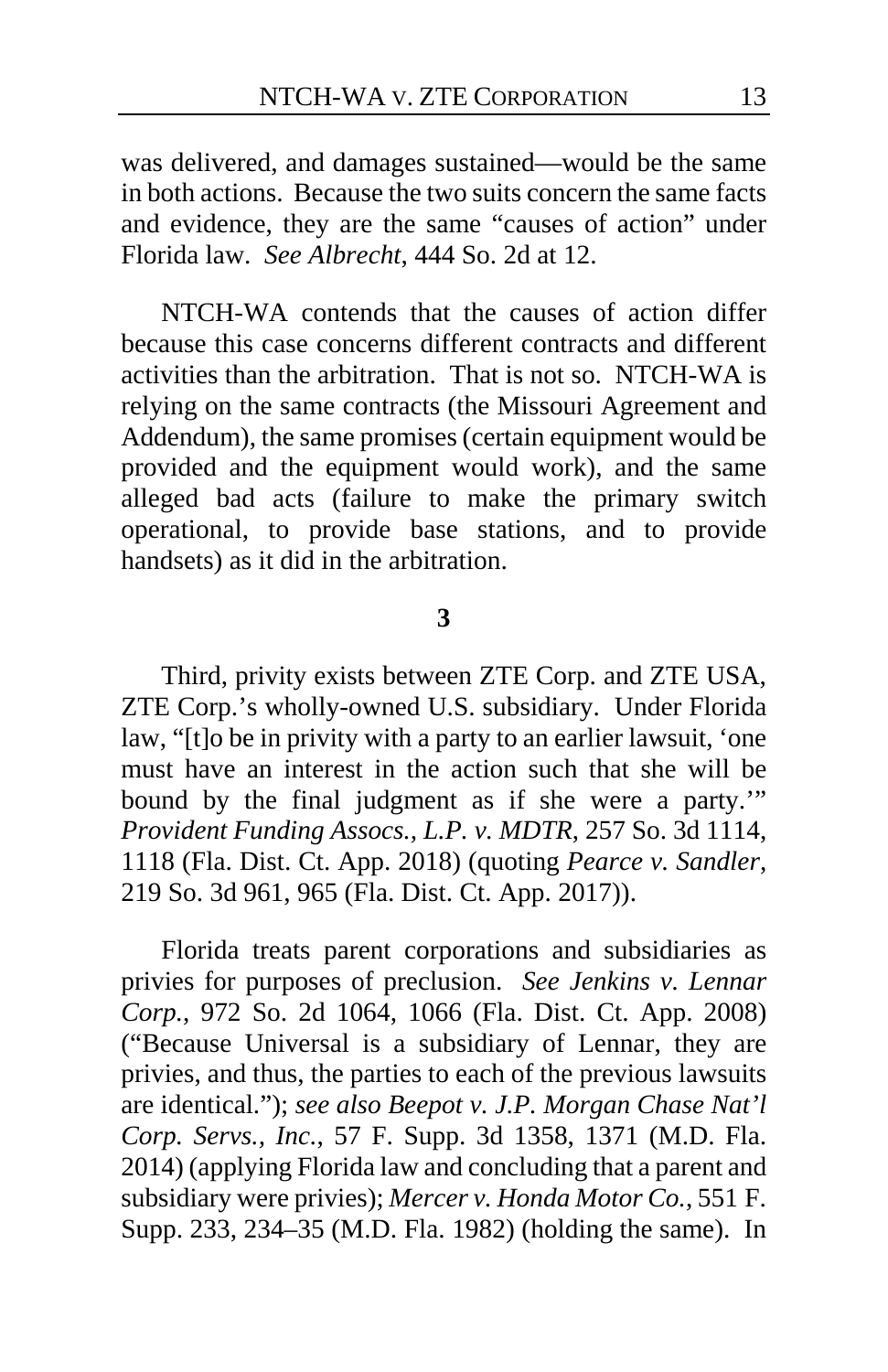a similar vein, Florida treats controlling shareholders of a corporation as privies of the corporation. *See, e.g.*, *Zikofsky v. Marketing 10, Inc.*, 904 So. 2d 520, 525–26 (Fla. Dist. Ct. App. 2005); *Red Carpet Corp. of Panama City Beach v. Roberts*, 443 So. 2d 377, 380 (Fla. Dist. Ct. App. 1983). Here, there is no dispute that ZTE USA is, and was, ZTE Corp.'s wholly-owned subsidiary. Under Florida law, this parent-subsidiary relationship is sufficient to show privity at the time of the arbitration.

NTCH-WA nonetheless contends that ZTE USA and ZTE Corp. were not in privity because, in connection with a motion to dismiss in this action, an agent of ZTE Corp. declared that ZTE Corp. and ZTE USA are different corporate entities, have different principal places of business, and have different assets.**[4](#page-13-0)** The declaration, however, states that ZTE USA is ZTE Corp.'s wholly-owned<br>U.S. subsidiary. As explained, a parent-subsidiary As explained, a parent-subsidiary relationship is sufficient under Florida law to establish privity for purposes of preclusion.

### **4**

Fourth, NTCH-WA, on the one hand, and ZTE Corp. and ZTE USA, as privies on the other, are suing and being sued in the same capacities—their corporate capacities—as in the

<span id="page-13-0"></span>**<sup>4</sup>** As a preliminary matter, NTCH-WA did not rely on this declaration in its opposition to ZTE Corp.'s motion for summary judgment. It is an improper basis on which to allege error. *See Forsberg v. Pac. Nw. Bell Tel. Co.*, 840 F.2d 1409, 1417–18 (9th Cir. 1988) ("If a party wishes the court to consider an affidavit for more than one issue, the party should bring that desire to the attention of the court. Having failed to do so, Forsberg cannot now fault the district judge for failing to consider the affidavit."). But in any event, the declaration does not change the outcome.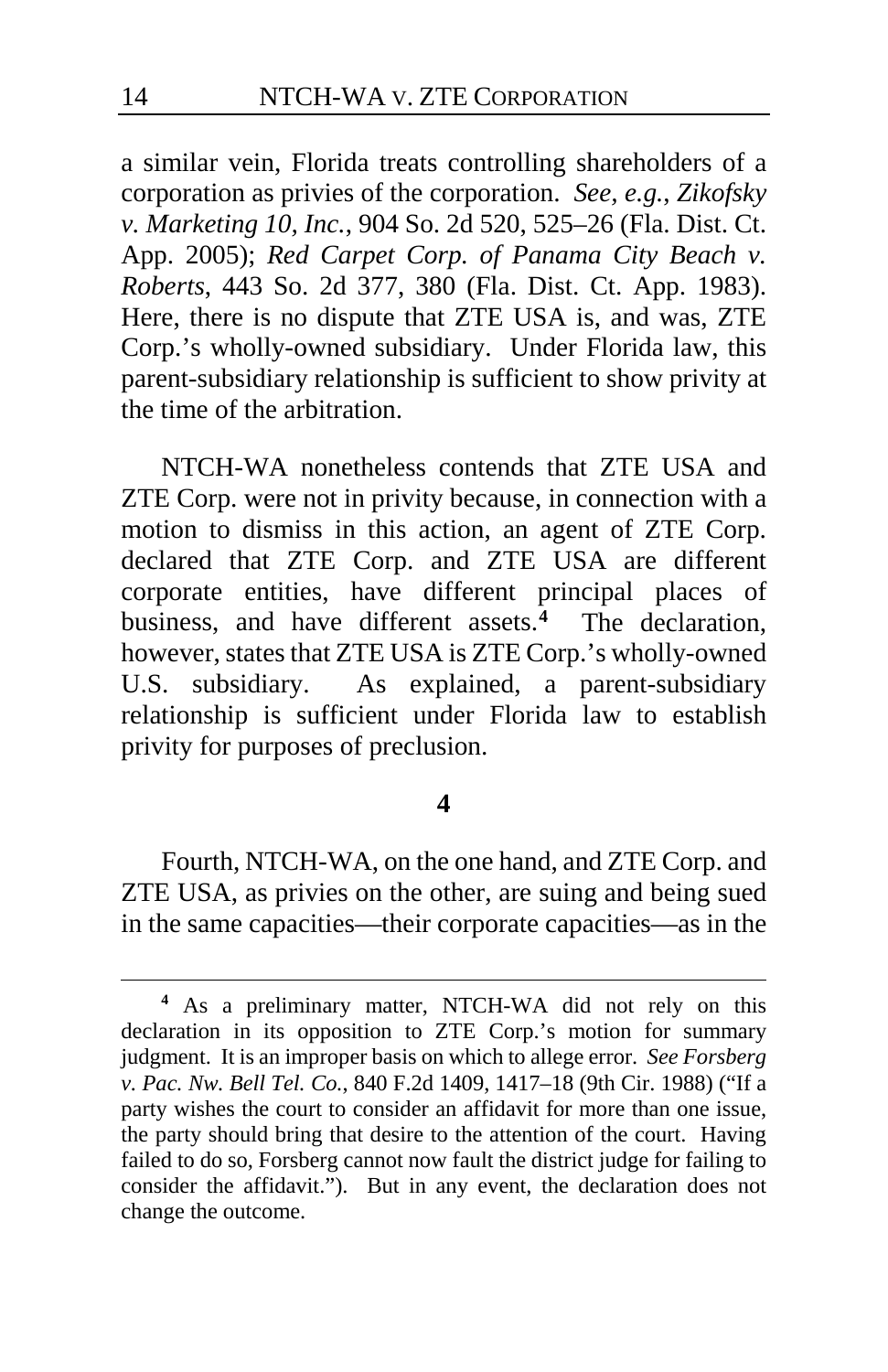arbitration. Thus, the last requirement for claim preclusion under Florida law is met. *See Ford v. Dania Lumber & Supply Co.*, 7 So. 2d 594, 595 (Fla. 1942) ("One essential element of [claim preclusion] is identity of parties suing in the same capacity."); *see also Couch Constr. Co. v. Fla. Dep't of Transp.*, 537 So. 2d 631, 632 (Fla. Dist. Ct. App. 1988).

# **C**

NTCH-WA contends that claim preclusion should not apply because of ZTE Corp.'s "gamesmanship." NTCH-WA alleges that ZTE Corp. actively tried to remain out of the arbitration proceeding, and succeeded in doing so. NTCH-WA contends that, for that reason, ZTE Corp. should not be able to invoke claim preclusion as a defense here.

NTCH-WA's contention is unpersuasive. Because ZTE Corp. was in privity with ZTE USA at the time of the arbitration, it is functionally as if ZTE Corp. had been a party to that proceeding. *See Provident Funding*, 257 So. 3d at 1118 (explaining that "[t]o be in privity with a party to an earlier lawsuit, 'one must have an interest in the action such that she will be bound by the final judgment as if she were a party'" (quoting *Pearce*, 219 So. 3d at 965)). NTCH-WA's reliance on *F.T.C. v. Garvey*, 383 F.3d 891 (9th Cir. 2004), is misplaced; the parties there were not in privity. Moreover, ZTE Corp. was not a party to the arbitration, with respect to NTCH-WA's claims, because NTCH-WA had not yet sued ZTE Corp. ZTE Corp.'s absence was not the result of "gamesmanship."